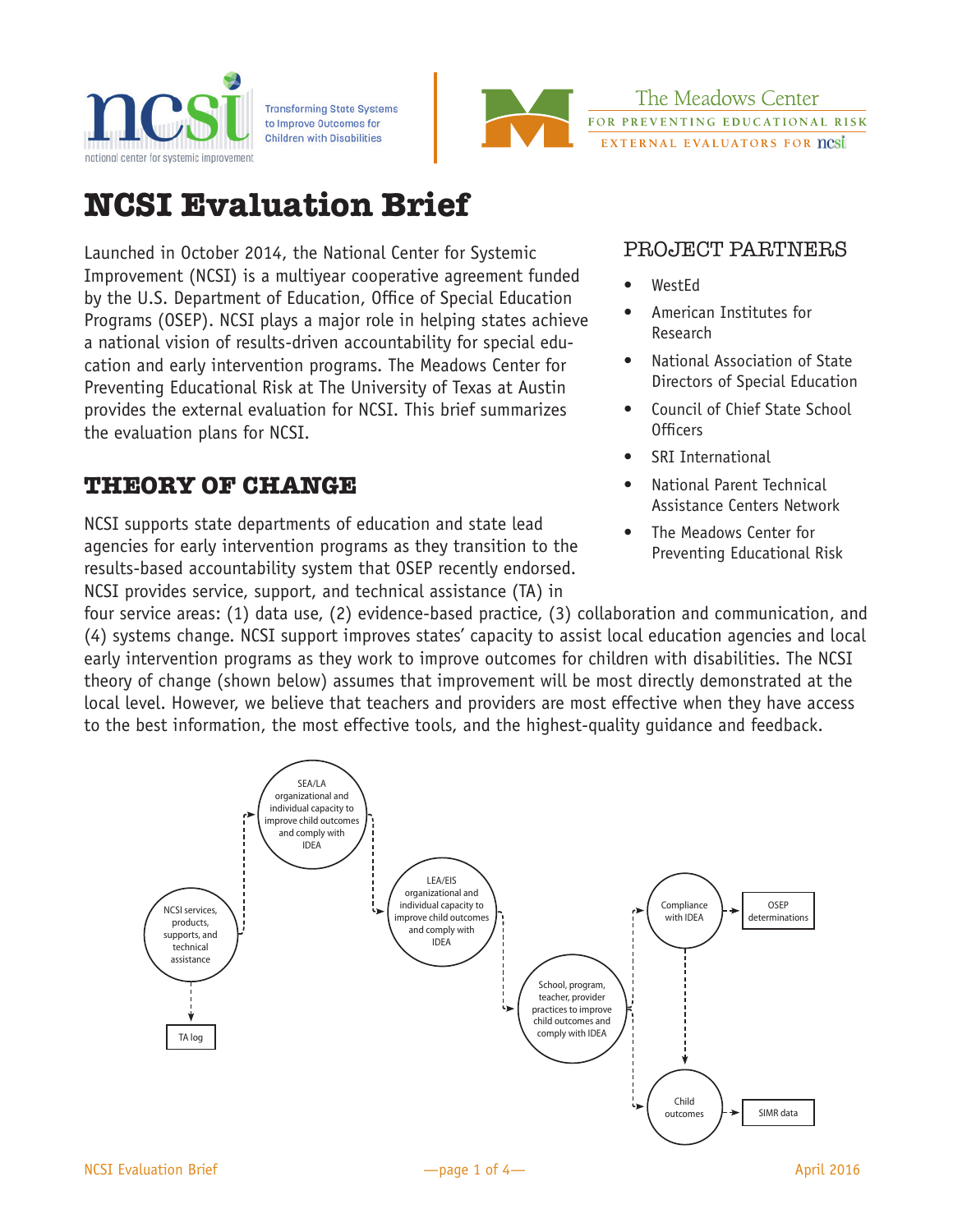## **EVALUATION PLAN**

The evaluation comprises formative and summative activities (see the table on the following page). In general, the purpose of formative evaluation is to supply TA providers with timely information on which to base decision-making and ongoing practice. The summative evaluation provides OSEP and other stakeholders with information about the added value that NCSI represents for states working to improve child and student outcomes. We describe the formative and summative plans separately.

## **Formative Evaluation**

#### Formative Evaluation Questions

The formative evaluation addresses questions about ongoing NCSI practice and its support of the capacity necessary for state education agencies and lead agencies to assist local education agencies and early intervention service programs with complying with the Individuals With Disabilities Education Act (IDEA) and with improving outcomes for children with disabilities.

Key questions for the formative evaluation include the following:

- To what extent are the TA and dissemination (TA&D) activities across the service areas—data use, knowledge utilization, systems change, and communication and collaboration—developed, delivered, and disseminated as proposed?
- To what extent are the TA&D activities across the service areas relevant, useful, and of high quality?
- In what ways can TA&D activities across the service areas be more relevant, useful, or of higher quality?

#### Formative Evaluation Data-Collection Strategies

Formative data collection is ongoing, and results are reported quarterly. An array of data-collection tools is used, including targeted surveys, focus groups, interviews of key informants, and review of databases. Evaluation activities are designed to minimize the data-collection burden on state and local officials and other stakeholders. However, we are fortunate to work with stakeholders at all levels of the educational infrastructure (policymakers, agency officials, local administrators, teachers, and parents) in learning about NCSI's success in addressing their capacity-related needs.

The table below summarizes a sample of the formative evaluation activities. The table is organized by level of TA support—universal, targeted, and intensive—and by primary data source—TA clients, TA collaborators, and panels of experts that will assess the relevance, quality, and usefulness of NCSI's products and services. Formative evaluation will also use the TA Logs that providers complete as a primary data source for tracking TA-related outputs. Key outputs include the number and type of TA contacts and the alignment of provided TA with planned TA.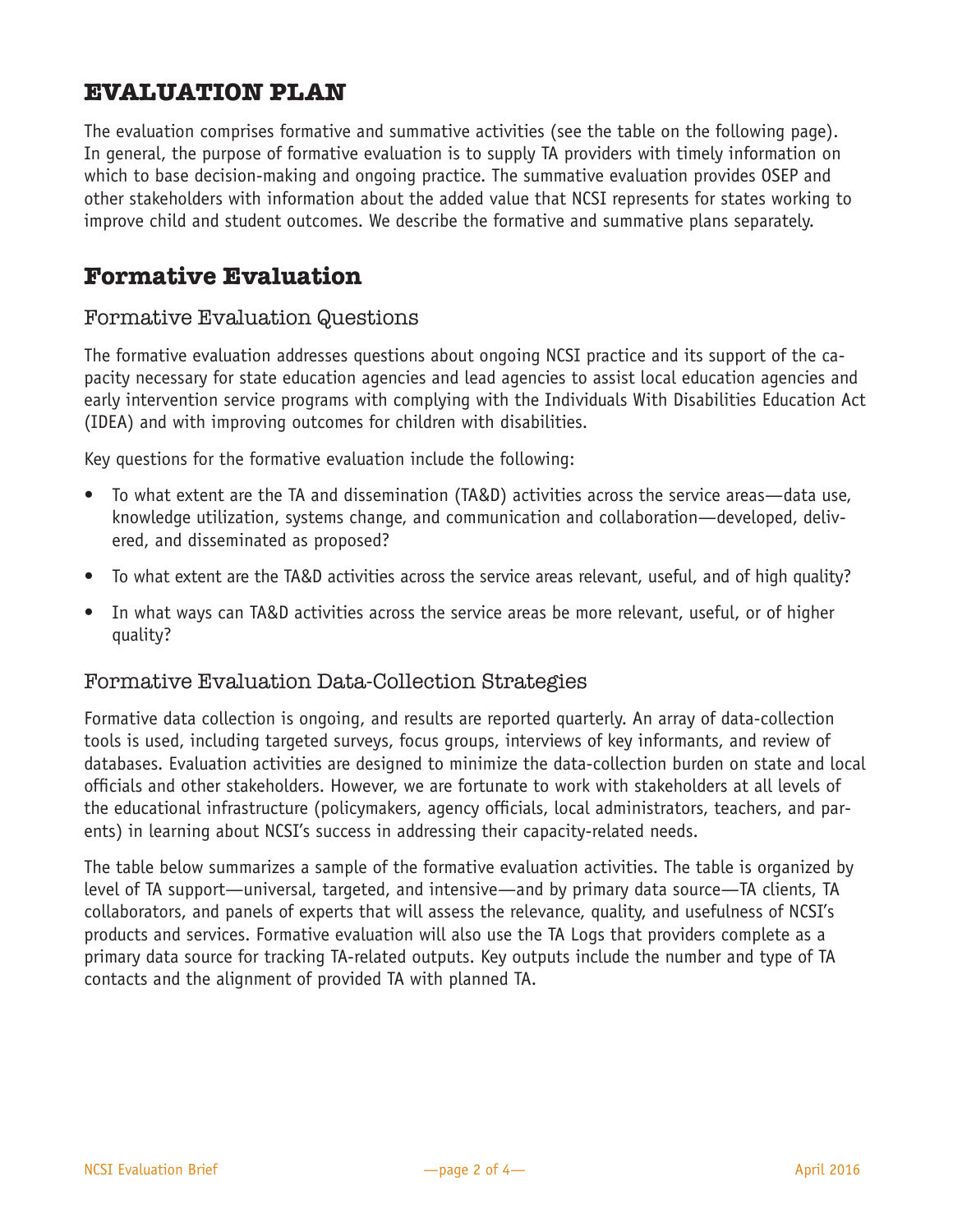| <b>Data Source</b>                    | <b>Universal Support</b>                                                                                                                                                                                                                                                                                                                                                                                                                  | <b>Targeted Support</b>                                                                                                                   | <b>Intensive Support</b>                                                                                                           |
|---------------------------------------|-------------------------------------------------------------------------------------------------------------------------------------------------------------------------------------------------------------------------------------------------------------------------------------------------------------------------------------------------------------------------------------------------------------------------------------------|-------------------------------------------------------------------------------------------------------------------------------------------|------------------------------------------------------------------------------------------------------------------------------------|
| Clients                               | Surveys about satisfaction<br>with resources downloaded<br>from the NCSI website and<br>with the "Ask the NCSI"<br>service-these surveys will<br>be presented to users after<br>downloading a resource or<br>using "Ask the NCSI"<br>Evaluation of states' current<br>capacity for results-based<br>accountability-data will be<br>collected from a sample of<br>states by using the Capac-<br>ity for State Improvement<br>(CaSI) Rubric | Surveys before and after<br>participating in cross-state<br>learning collaboratives                                                       | Survey about satisfaction<br>with all TA activities as they<br>are completed                                                       |
|                                       |                                                                                                                                                                                                                                                                                                                                                                                                                                           | Focus group interviews after<br>cross-state learning collabo-<br>ratives                                                                  | One-on-one interviews with<br>state participants receiving<br>intensive TA-a sample of<br>clients will be interviewed<br>quarterly |
|                                       |                                                                                                                                                                                                                                                                                                                                                                                                                                           | Sampling survey of cross-<br>state learning collaborative<br>participants based on virtual<br>meetings and activities                     |                                                                                                                                    |
|                                       |                                                                                                                                                                                                                                                                                                                                                                                                                                           |                                                                                                                                           | NCSI client satisfaction<br>survey-this survey will be<br>administered in the summer/<br>fall of 2016                              |
|                                       |                                                                                                                                                                                                                                                                                                                                                                                                                                           | Sampling survey of individu-<br>al states where TA activities<br>have been completed by<br>quarter (does not include<br>intensive states) |                                                                                                                                    |
|                                       |                                                                                                                                                                                                                                                                                                                                                                                                                                           | Interviews with willing state<br>participants receiving target-<br>ed TA according to TA plan                                             |                                                                                                                                    |
|                                       |                                                                                                                                                                                                                                                                                                                                                                                                                                           | Postevent surveys of Thought<br>Leader Forum participants                                                                                 |                                                                                                                                    |
| TA<br>collaborators                   | Coordinated TA centers'<br>satisfaction measure (TBD)<br>across Early Childhood Tech-<br>nical Assistance Center, Cen-<br>ter for IDEA Early Childhood<br>Data Systems, IDEA Data<br>Center, Early Childhood Per-<br>sonnel Center, and National<br>Technical Assistance Center<br>on Transition                                                                                                                                          |                                                                                                                                           | TA center satisfaction and<br>perception survey of part-<br>ners involved in providing<br>intensive TA                             |
| Smartsheet/<br>Salesforce<br>TA Logs  | Review of number and nature<br>of contact with each state<br>per year                                                                                                                                                                                                                                                                                                                                                                     | Review of targeted TA plans<br>(using a sampling of existing<br>plans)                                                                    | Review of all existing inten-<br>sive TA plans                                                                                     |
|                                       | Review of State Engagement<br>Record/Spreadsheet (updat-<br>ed twice per year)                                                                                                                                                                                                                                                                                                                                                            |                                                                                                                                           |                                                                                                                                    |
| Expert panel<br>review of<br>products | Panel review of products<br>available to all clients                                                                                                                                                                                                                                                                                                                                                                                      | Panel review of products<br>made available to targeted<br>clients                                                                         |                                                                                                                                    |